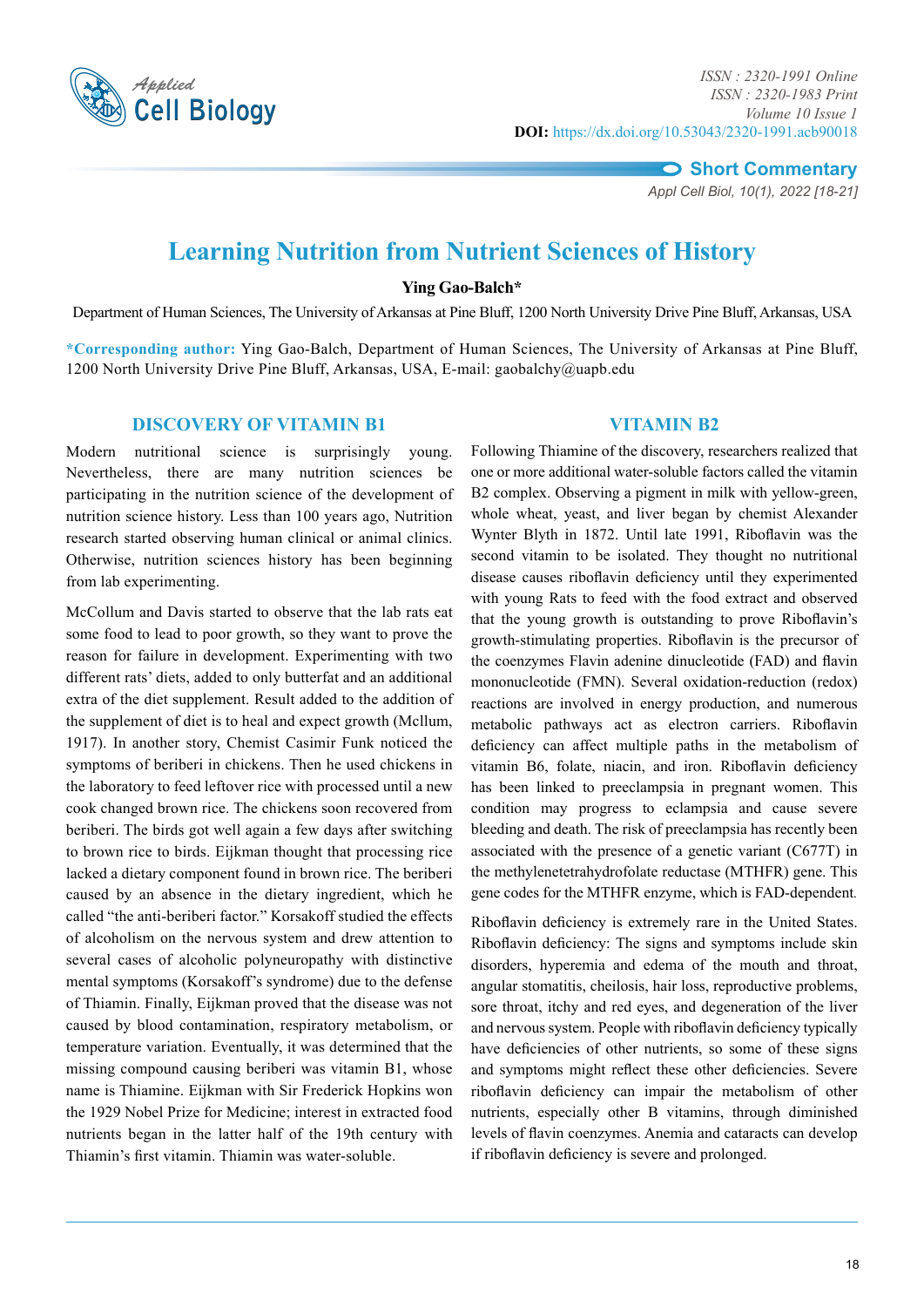#### **Vitamin B6**

In the 1930s, Rudolf Peters showed that young rats kept on a semi-synthetic diet with added Thiamin and Riboflavin and no other supplement, so rats developed 'rat acrodynia,' a condition characterized by severe cutaneous lesions. Then, in 1934, the Hungarian physician Paul György discovered a substance that could cure a skin disease in rats (dermatitis acrodynia). He named this substance vitamin B6. In 1938, Samuel Lepkovsky isolated vitamin B6 from rice bran. In 1934, Paul György showed that the factor which cured 'rat acrodynia' was vitamin B6. However, other studies soon showed that vitamin B 6 deficiency produced convulsions in rats, pigs, and dogs and microcytic anemia in certain animals. Samuel Lepkovsky isolated and crystallized vitamin B6 in 1938. The following year, Leslie Harris and Karl Folkers, Richard Kuhn, and his associates independently showed that vitamin B6 was a pyridine derivative 3-hydroxy-4, 5-dihydroxymethyl-2-methyl-pyridine. The pyridoxal, pyridoxamine, and pyridoxine convert into the enzymatically active form of pyridoxal-5-phosphate that plays a role in various enzyme systems, especially in amino acids metabolic utilization and transformation.

# **Vitamin B12**

During the 1920s, George Whipple discovered that feeding large amounts of raw liver to cure the blood loss anemia in dogs most rapidly. They also identified the hypothesis that eating the liver might treat pernicious anemia. Edwin Coh prepared a liver extract that was 50 to 100 times more potent in treating pernicious anemia than natural liver products. William Castle discovered that gastric juice contained an "intrinsic factor," a glycoprotein that formed a complex with vitamin  $B_{12}$ , promoting its absorption through ileal receptors. Vitamin B12 works with many other B vitamins to carry out critical roles in the functions of the human body. For example, vitamin12 combined with folate and vitamin B6, cobalamin helps maintain normal blood homocysteine levels. The valuable contribution of clinical reports and studies of patients with pernicious anemia throughout the 19th century resulted in enough clinical definition to allow the treatment of the condition, leading them to a Nobel Prize. Minot and Murphy1964.

Subsequently, the various biochemical roles of vitamin  $B_{12}$ were elucidated, including its essential interaction with folate and their common link with megaloblastic anemia. In addition, many early clinical studies recognized that vitamin  $B_{12}$  deficiency also caused severe neuropathy leading to paralysis and death. At the same time, post mortem analysis demonstrated spinal cord demyelination. However, vitamin  $B_{12}$ is still the subject of intense research, and, in particular, its role in preventing these irreversible neurological lesions remains unclear.

#### **Folate**

In the 1920s, scientists recognized that folate deficiency and anemia were the same conditions. Lucy Wills' research on anemia in pregnant women in 1928 led to folic acid that helps prevent congenital disabilities in babies. She conducted seminal work in India in the late 1920s and early 1930s on macrocytic anemia during pregnancy. During the research on pregnant textile workers in Mumbai, her observations led to discovering a nutritional factor has both prevents and cures this disorder. In 1931, researcher Lucy Wills made a critical observation that identified folate as the nutrient required to avoid anemia during pregnancy. In addition, wills demonstrated that anemia could reverse anemia with brewer's yeast. In the late 1930s, folate was discovered as the substance in brewer's yeast. It was first isolated by extraction from dark-green leafy vegetables. The extract, later identified as folic acid, improved the monkeys' health during the research, named the Wills Factor.

Macrocytic anemia is characterized by enlarged red blood cells and is a life-threatening condition. In 1960, researchers linked folate deficiency to the risk of neural tube defects. In the early 1990s, well-designed randomized trials established that folate supplementation could prevent neural tube defects. Therefore, 62 countries have started to be mandate food fortification with folic acid in December 2018.

### **Vitamine C**

Centuries ago, sailors experienced such swollen and bleeding gums, loose teeth, hemorrhaging under the skin, and slowed healing of wounds for extended distances without fresh food and supplies. This medical condition called scurvy was cited as the primary cause of disability and mortality among sailors on long sea voyages. By 1753 scurvy was recognized in the British medical community as directly related to dietary deficiency. In 1769, William Stark, a young British physician, used himself as the experimental subject on diet and nutrition; he ate only bread and water for 31 days. After adding other foods to his diet with olive oil figs, goose meat, and milk. His clinical examed recorded that his gums were red and swollen, bleeding easily to touch for 60 days. Seven months later, he self-sacrificed his life for this experiment. His diet was the highest fat of meat and starch without citrus fruits and fresh vegetables.

It took more years, Albert Szent-Györgyi isolation of vitamin C, an essential substance for use within cells for the metabolic system. Nevertheless, he is recognized with a Nobel Prize in physiology medicine.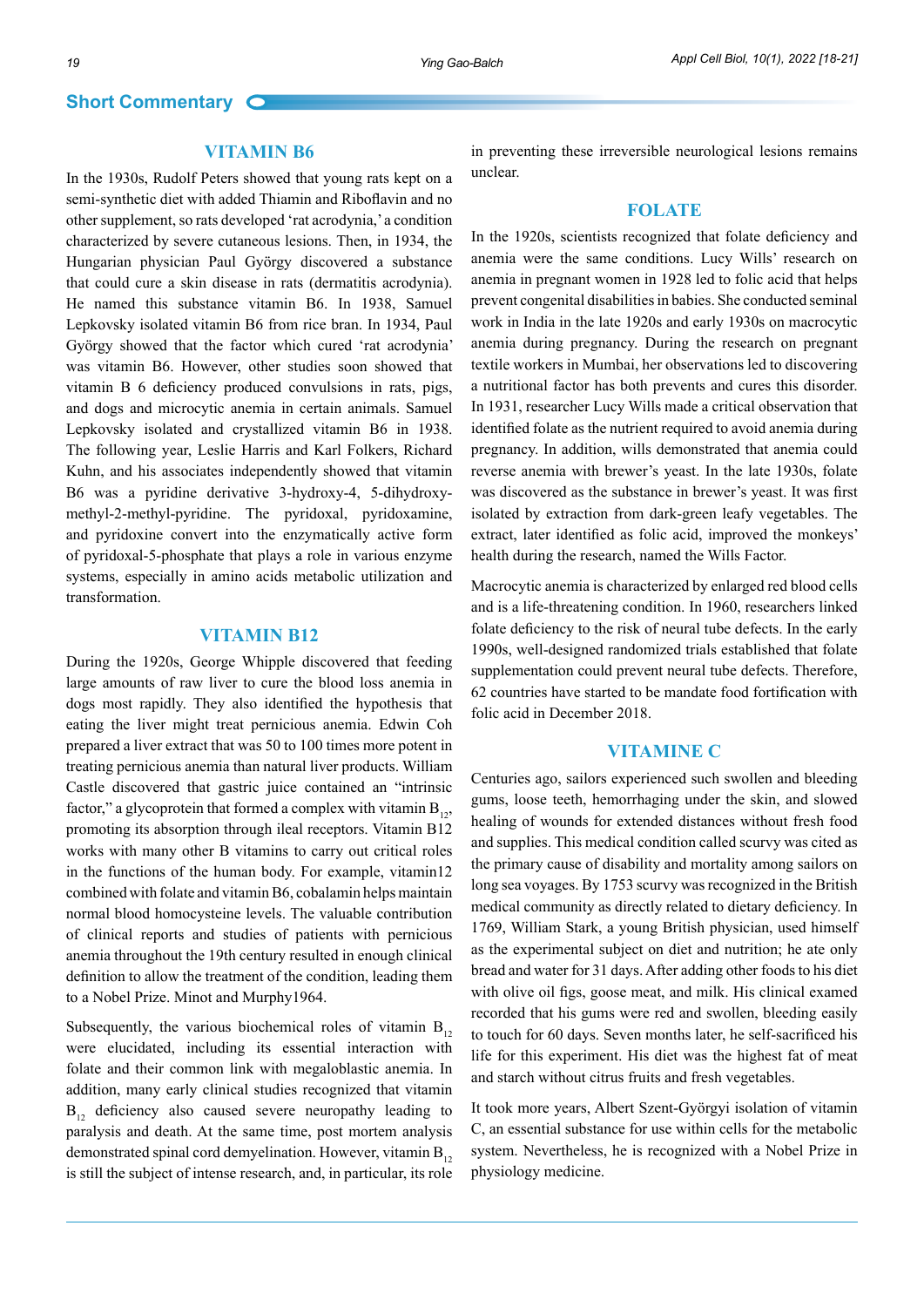#### **Vitamin A Discovered**

Many researchers were studying the nutritional requirements of mammals in the early 1900s. Experiments were carried out on young rats and mice' diets, beginning with simple dietary mixtures and finding out what should be more needed. Researchers found out that failures growth resulted from the absence of ingredients in the diet for a long time.

Gowland Hopkins fed young rats on casein, lard, sucrose, starch, and minerals as well half of the rats were also fed by milk daily. Those fed by the milk grew well better than no fed by the group's milk after two weeks; he found that those receiving the milk usually grow, and those lacking did not develop well. He explained this by the basic diet lacking some essential organic nutrients. He felt that similar problems might be present in human diseases related to diet.

Elmer McCollum found that rats started to heal given a purified diet and started to lose weight after ten weeks but would recover after feeding allotted butter fat, but not olive oil. In 1914 he found out that the active component could be separated from the rest of the butterfat, as it was fat-soluble in ether. He called this nutrient "factor A." These fat-soluble factors later became vitamins A. Vitamin deficiency is related to humans, and rats cause malnutrition, and Vitamin A deficiency can result in severe eye damage. Night blindness, a condition is a person cannot see in dim light, has been known since ancient Egyptian times. However, this has recently been disputed. Certainly, Hippocrates, who lived 460–325 BC, recommended eating raw liver to cure night blindness with nutrients, thus identifying a link between night blindness and nutrition. In addition, many physicians and scientists discovered night blindness, often with malnutrition.

People's nutrient deference is related to dryness of the cornea and conjunctiva (xerophthalmia). Osborne and Mendel's experimental work discovered one essential nutritional factor in these foods, and McCollum and Davis named it "extra fatsoluble factor," later called "fat-soluble vitamin A. Therefore, preventive interventions such as dietary nutrients with vitamin A enrichment.

They successfully restored about thirty rats to normality after reaching the growth suspension stage by adding a small number of extracts of egg or butter. Their paper included charts for five rats, illustrating their weights over time compared to an average growth curve; one chart showed their results with a fat-free diet; rats could not grow without a substance in the egg or butter extract, even though they appeared to be healthy. They concluded that rats stop growing until they fed certain "ether extracts of egg or butter" of essential for average growth for extended periods." The first is that a lack of nutrients in the

diet components could be harmful. Second, Gowland Hopkins had isolated and discovered the essential nature of the amino acid tryptophan molecule. They also found this food factor in extracts of alfalfa leaves and organ meats. McCollum called "factor A" was later called vitamin A.

# **Vitamin D**

A Johns Hopkins pediatrician thought that rickets was caused by diet. McCollum's research during the early 1920s found that rats fed with a plain diet led to developing rickets. After that, His group tested more than 300 diets on rats, finally finding that cod-liver oil could prevent rickets. Further, more tests found that the oil could no longer cure night blindness but can cure rickets in rats. After that, he named the substance for the following free letter of the alphabet, vitamin D. Furthermore, they tested that sunshine and cod liver oil protected against rickets and tested this by carrying children outside to the sun. Soon after, many children grew up with fed cod-liver oil; these children of rickets completely went away.

The discovery in 1919-1924 of vitamin D and its production in skin and foods by UV irradiation to eliminate rickets is a significant medical problem. The physician used vitamin D to mineralize the skeleton to prevent rickets in children and osteomalacia in adults early in the 1960s. For applying biochemistry to discover that vitamin D must first be activated by 25-hydroxylation in the liver followed by one alphahydroxylation in the kidney to produce the vitamin D hormone one alpha,25-dihydroxy vitamin D3 [1,25-(OH)2D3]. This process is strongly feedback-regulates plasma calcium and phosphorus concentrations. Furthermore, it is a primary endocrine system regulating bone mass and state. Using 1,25-(OH)2D3, Understanding how this hormone facilitates calcium transport across the intestinal membrane keeps in mineral homeostasis.

### **Vitamin E**

In 1920 Mattel and Conklin investigated milk as the "perfect food." They wanted to determine "if milk could be an adequate food for the whole span of life for the normal performance of a physiological function." They fed a diet of fresh whole milk to rats for their entire life span. The rats grew well initially; after 50ds, growth declined, and the females did not reproduce. Given whole dried milk, obtained commercially, food consumption was more significant than fresh milk. Again, growth was average, but there was no reproduction. When 10% butterfat was added to the diet, replacing that amount of starch, the rats were still sterile.

Vitamin E in infant nutrition has a role in long research history. They used oral alpha-tocopherol feed with premature infants.